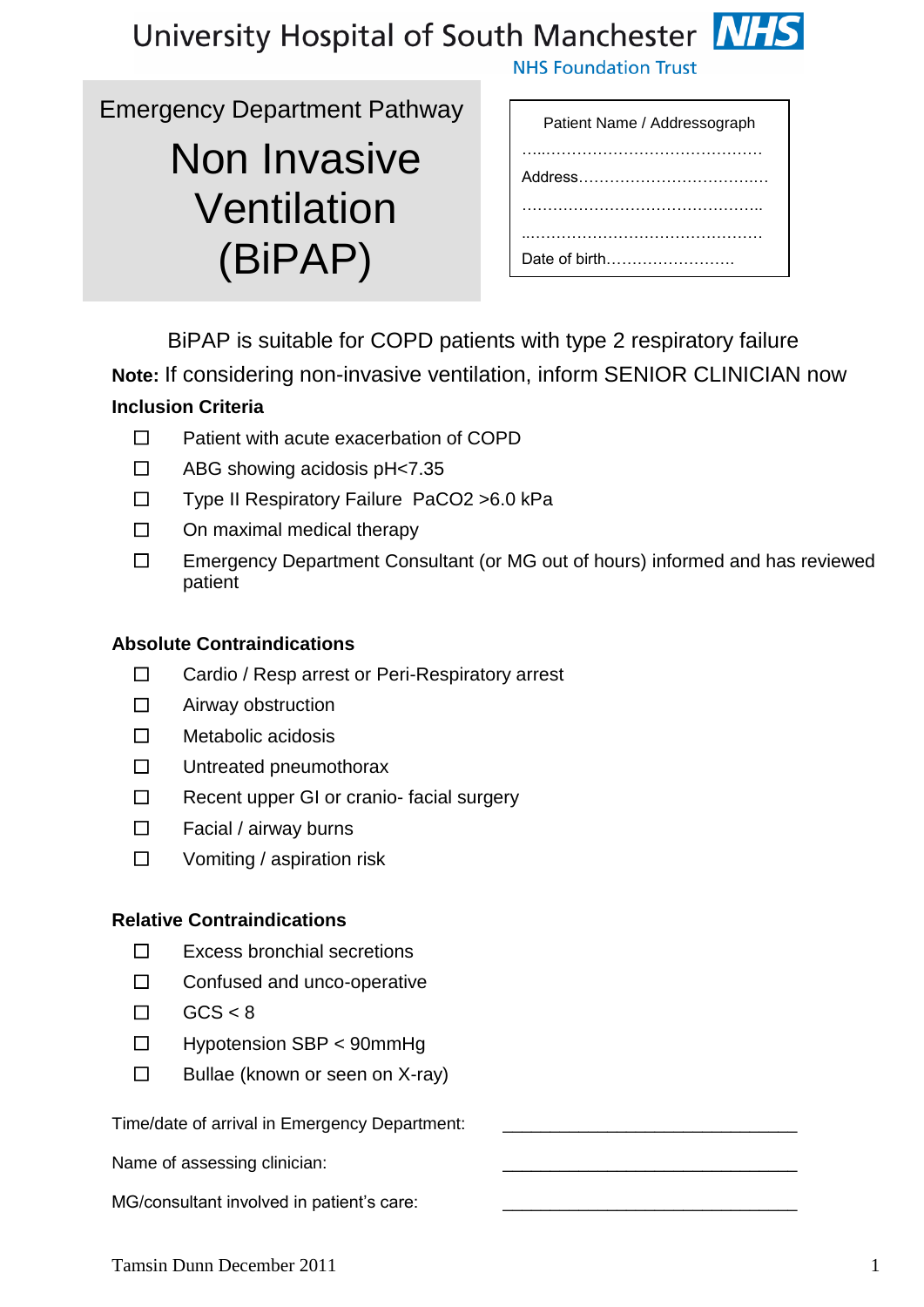

| Patient Name / Addressograph |
|------------------------------|
|                              |
| Address                      |
|                              |
|                              |
| Date of birth                |

# **MEDICAL THERAPY**

| Prior to commencing on NIV, ensure that all appropriate medical therapy has been commenced<br>using the following as a guide: |
|-------------------------------------------------------------------------------------------------------------------------------|
| 1. OXYGEN                                                                                                                     |
| $\Box$<br>Controlled oxygen via Venturi mask (aim for $SpO2$ of 88-92%)                                                       |
| 2. NEBULISERS                                                                                                                 |
| Salbutamol nebulisers 5 mg,<br>$\Box$                                                                                         |
| □<br>Atrovent nebulisers 500 mcg,                                                                                             |
| repeat as necessary, use air-driven nebuliser if retaining $CO2$ )                                                            |
| <b>3. STEROIDS</b><br>IV Hydrocortisone 100 mg<br>$\Box$                                                                      |
| <b>4. ANTIBIOTICS</b>                                                                                                         |
| If indicated, see antimicrobial formulary<br>$\mathbb{R}^n$                                                                   |
| <b>5. IV BRONCHODILATORS</b>                                                                                                  |
| if indicated use one of the agents below                                                                                      |
| a) Aminophylline:                                                                                                             |
| Loading dose: 5 mg/kg If NOT on oral theophylline                                                                             |
| Infusion: 500-700 mcg/kg/hour or 300mcg/kg/hour in elderly                                                                    |
| b) Salbutamol                                                                                                                 |
| Infusion: 5 mcg/minute adjust to response, range 3-20 mcg/min                                                                 |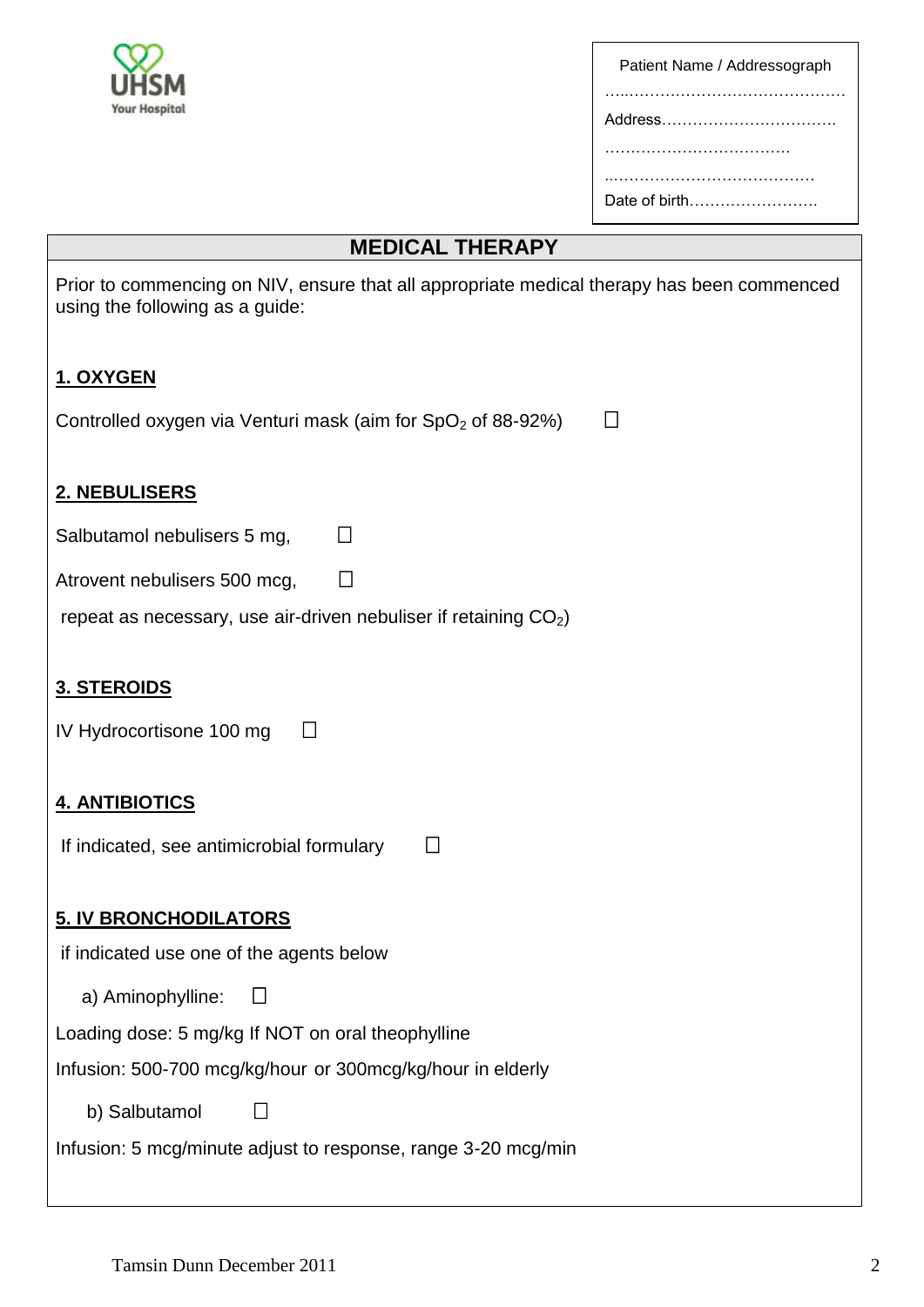| <b>INITIAL INVESTIGATION RESULTS</b>                                                                                                                                                                |                                              |                                                                                                                                |  |  |
|-----------------------------------------------------------------------------------------------------------------------------------------------------------------------------------------------------|----------------------------------------------|--------------------------------------------------------------------------------------------------------------------------------|--|--|
| Investigation                                                                                                                                                                                       | <b>Time</b>                                  | <b>Result</b>                                                                                                                  |  |  |
| <b>CXR</b>                                                                                                                                                                                          |                                              |                                                                                                                                |  |  |
|                                                                                                                                                                                                     |                                              | Pneumothorax excluded? Yes□ No□                                                                                                |  |  |
| <b>ECG</b>                                                                                                                                                                                          |                                              |                                                                                                                                |  |  |
| <b>Bloods</b>                                                                                                                                                                                       |                                              | Hb WCC PLT                                                                                                                     |  |  |
| (do not delay<br>starting NIV for<br>these)                                                                                                                                                         |                                              |                                                                                                                                |  |  |
|                                                                                                                                                                                                     |                                              | <b>MANAGEMENT PLAN</b>                                                                                                         |  |  |
| If no contraindications, discuss and agree the management plan with ED Consultant<br>(or ED middle grade out of hours), placing patient into 1 of 3 groups:                                         |                                              |                                                                                                                                |  |  |
| First you must decide:<br>$\Box$ Is patient appropriate for BiPAP / NIV?<br>$\Box$ is the patient suitable for escalation of therapy and ICU?<br>$\Box$ What is the patient's resuscitation status? |                                              |                                                                                                                                |  |  |
|                                                                                                                                                                                                     |                                              | 1. Patient is suitable for BiPAP and can escalate to intubation / ICU if needed<br>Consultant signature: _____________________ |  |  |
| 2. Patient is suitable for BiPAP but not for escalation of treatment                                                                                                                                |                                              |                                                                                                                                |  |  |
|                                                                                                                                                                                                     |                                              |                                                                                                                                |  |  |
|                                                                                                                                                                                                     |                                              |                                                                                                                                |  |  |
|                                                                                                                                                                                                     | Consultant signature: ______________________ |                                                                                                                                |  |  |
| 3. Patient for maximal medical therapy only not for BiPAP                                                                                                                                           |                                              |                                                                                                                                |  |  |
|                                                                                                                                                                                                     |                                              |                                                                                                                                |  |  |
|                                                                                                                                                                                                     |                                              |                                                                                                                                |  |  |
|                                                                                                                                                                                                     |                                              | Consultant signature: _____________________                                                                                    |  |  |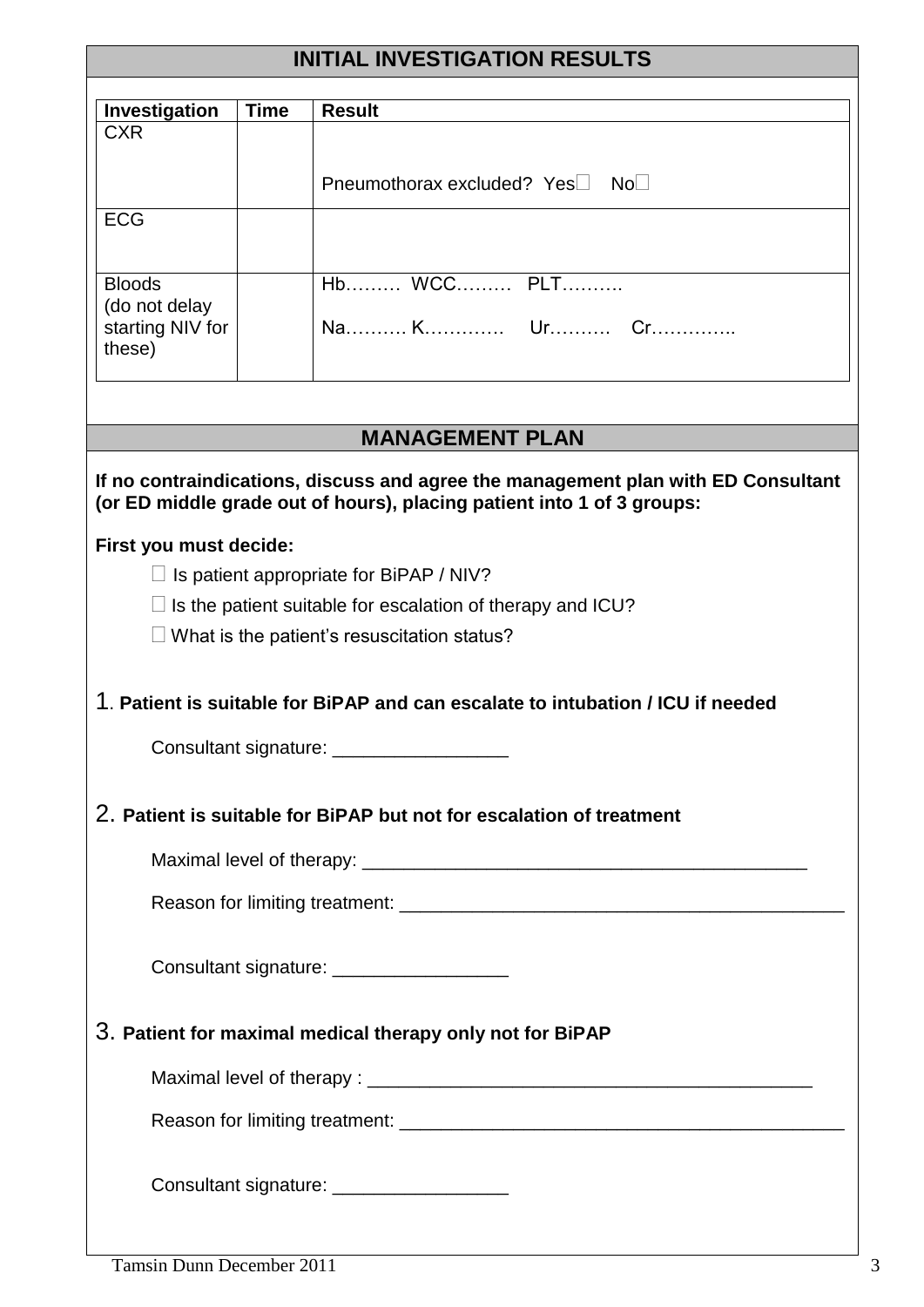

| Patient Name / Addressograph |
|------------------------------|
|                              |
|                              |
|                              |
|                              |
| Date of birth                |

## **CRITERIA FOR THE USE OF BIPAP IN ACUTE HYPERCAPNIC RESPIRATORY FAILURE**

**PaCO<sup>2</sup> 6.0 pH 7.35**



#### **TERMINOLOGY**

- IPAP Inspiratory positive airways pressure
- **•** EPAP Expiratory positive airways pressure
- Back up respiratory rate 14 avoid adjusting unless senior advice sought (SpR or above)
- Rise Time Length of time taken to reach IPAP, set to a short rise time in acute patients
- Timed Inspiration  $(T_i)$  keep between  $1.0 1.4$  seconds for a back up rate of 14 bpm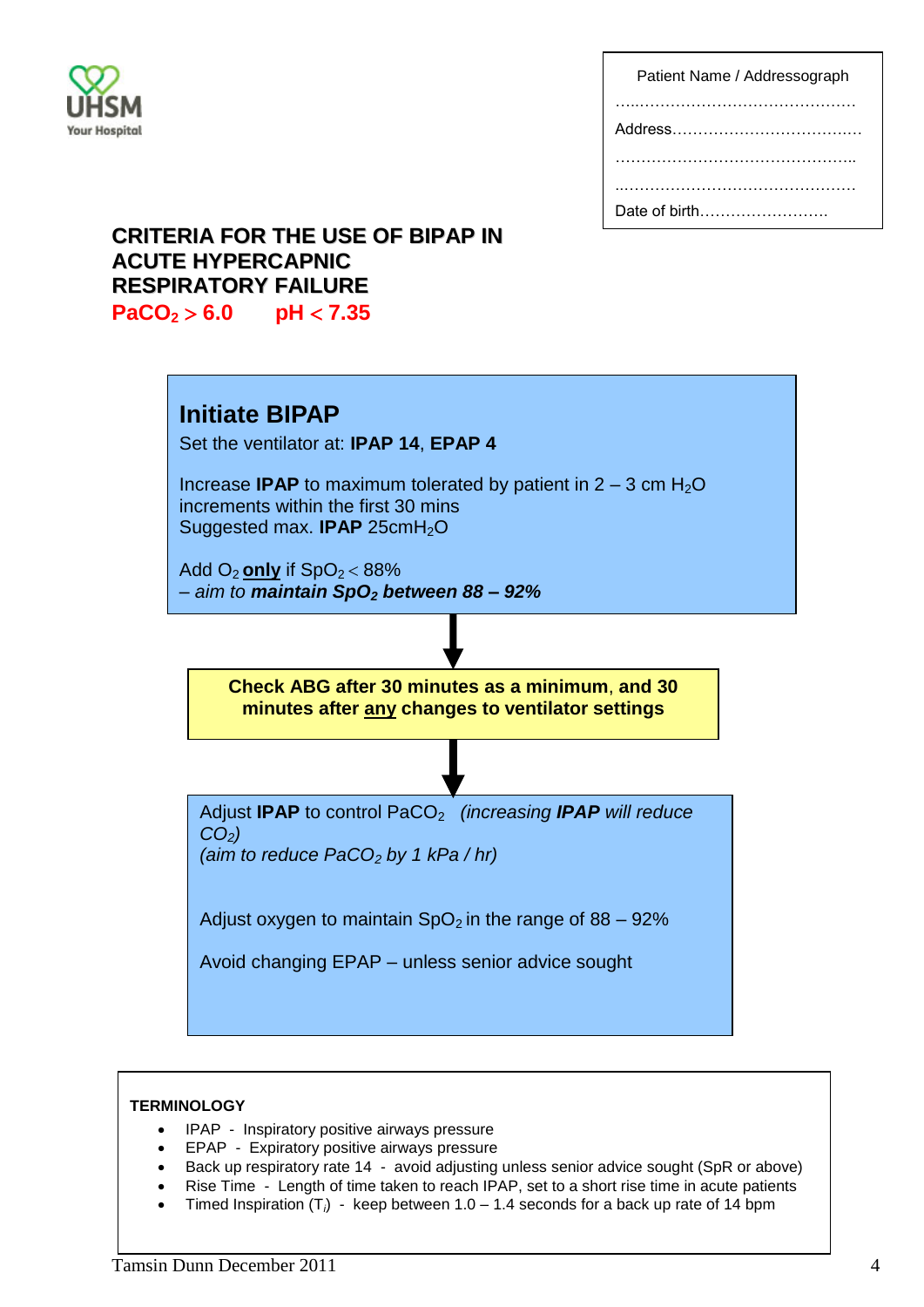

### **PROFORMA FOR PATIENTS ON ACUTE NON INVASIVE VENTILATION** (BiPAP) – To be completed for **ALL** patients

| Patient<br>Name: | Indication for NIV (BiPAP)                 |  |  |  |
|------------------|--------------------------------------------|--|--|--|
| D.O.B<br>RM2:    | Discussed with ED Consultant / Reg: Yes/No |  |  |  |
| Patient label:   | <b>Name of Consultant:</b>                 |  |  |  |

| Decision if N.I.V.<br>fails<br>(Circle as appropriate<br>& document in notes) | <b>I.C.U.</b>               | <b>Supportive Care</b>                     | Doctors name, Grade & Signature: |
|-------------------------------------------------------------------------------|-----------------------------|--------------------------------------------|----------------------------------|
| D.N.R. decision?<br>(Circle as appropriate<br>& document in notes)            | For<br><b>Resuscitation</b> | D.N.R. Form<br><b>Completed Yes/</b><br>No | Doctors name, Grade & Signature: |

| <b>Arterial</b><br><b>Blood</b> | <b>Base line</b><br><b>ABGs</b> | 30 mins<br>post<br><b>NIV set</b> | 1 hour<br>post NIV | Date: | Date: | Date: | Date: | Date: |
|---------------------------------|---------------------------------|-----------------------------------|--------------------|-------|-------|-------|-------|-------|
|                                 |                                 |                                   | set up             |       |       |       |       |       |
| <b>Gases</b>                    | Date:                           | up                                |                    |       |       |       |       |       |
|                                 |                                 | Date:                             | Date:              | Time: | Time: | Time: | Time: | Time: |
|                                 | Time:                           |                                   |                    |       |       |       |       |       |
|                                 |                                 | Time:                             | Time:              |       |       |       |       |       |
| pH                              |                                 |                                   |                    |       |       |       |       |       |
| <b>P02</b>                      |                                 |                                   |                    |       |       |       |       |       |
| pC <sub>02</sub>                |                                 |                                   |                    |       |       |       |       |       |
| <b>Base Excess</b>              |                                 |                                   |                    |       |       |       |       |       |
| Bicarbonate                     |                                 |                                   |                    |       |       |       |       |       |
| <b>Fi02</b>                     |                                 |                                   |                    |       |       |       |       |       |
| (if required)                   |                                 |                                   |                    |       |       |       |       |       |
| <b>IPAP</b>                     |                                 |                                   |                    |       |       |       |       |       |
| <b>EPAP</b>                     |                                 |                                   |                    |       |       |       |       |       |
| Signature of<br>Doctor:         |                                 |                                   |                    |       |       |       |       |       |

- **ABG's should be checked 30 minutes after intiating NIV,**
- **Check ABGs 30 mins after any changes in IPAP, EPAP or Fi02**
- **Repeat ABG's after 1 hour, in patients who are not improving clinically**